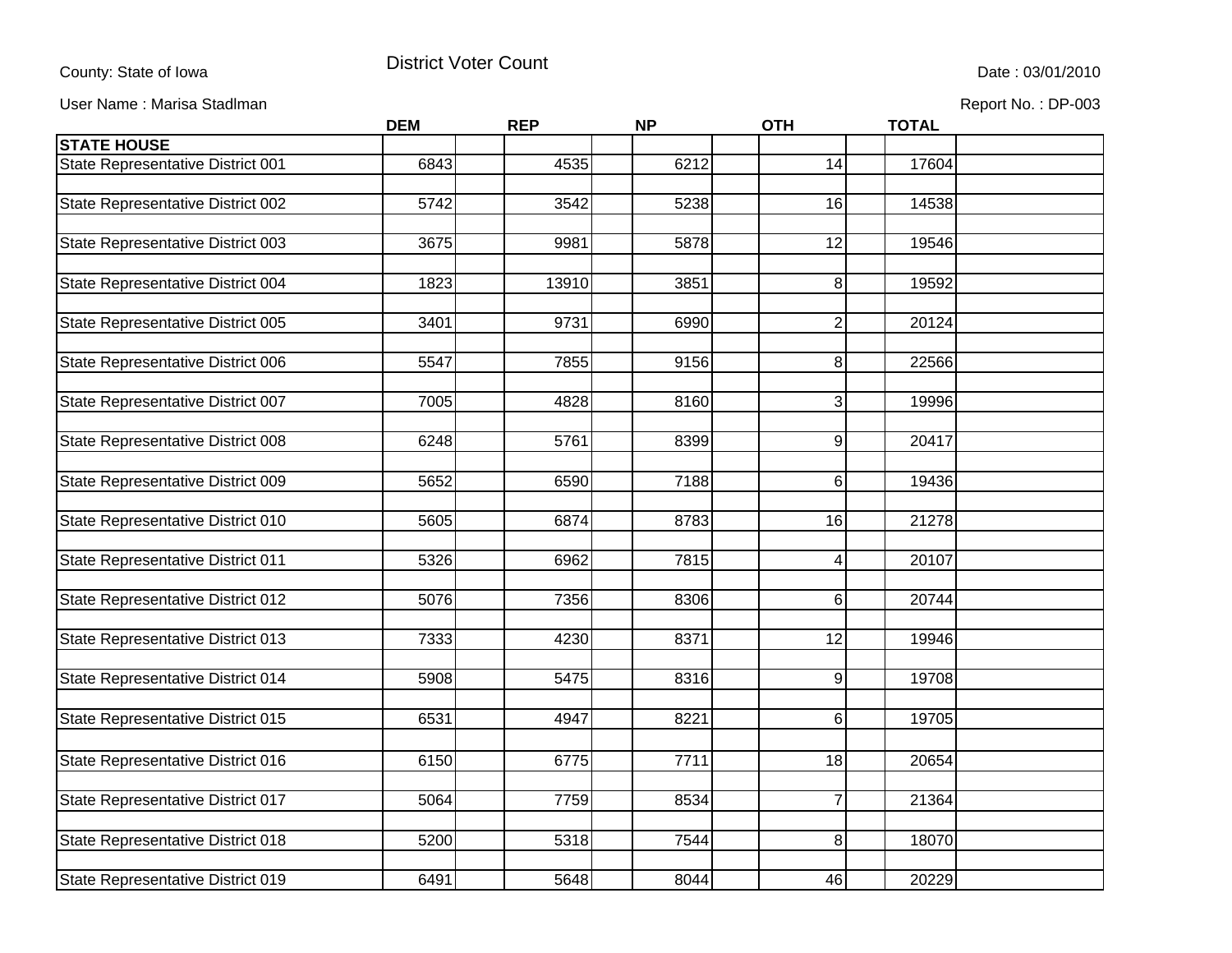| 23<br>State Representative District 020<br>7035<br>6871<br>9069<br>22998<br>7028<br>4213<br>7210<br>12<br>State Representative District 021<br>18463<br>State Representative District 022<br>9416<br>6627<br>2284<br>9<br>18336<br>6396<br>State Representative District 023<br>4376<br>8944<br>10<br>19726 |
|-------------------------------------------------------------------------------------------------------------------------------------------------------------------------------------------------------------------------------------------------------------------------------------------------------------|
|                                                                                                                                                                                                                                                                                                             |
|                                                                                                                                                                                                                                                                                                             |
|                                                                                                                                                                                                                                                                                                             |
|                                                                                                                                                                                                                                                                                                             |
|                                                                                                                                                                                                                                                                                                             |
|                                                                                                                                                                                                                                                                                                             |
|                                                                                                                                                                                                                                                                                                             |
|                                                                                                                                                                                                                                                                                                             |
| State Representative District 024<br>5627<br>5178<br>$\overline{3}$<br>7794<br>18602                                                                                                                                                                                                                        |
|                                                                                                                                                                                                                                                                                                             |
| 8798<br>8557<br>13<br>State Representative District 025<br>4185<br>21553                                                                                                                                                                                                                                    |
|                                                                                                                                                                                                                                                                                                             |
| State Representative District 026<br>7403<br>3700<br>7888<br>18995<br>4                                                                                                                                                                                                                                     |
| 9230<br>3606<br>6703<br>10<br>19549                                                                                                                                                                                                                                                                         |
| State Representative District 027                                                                                                                                                                                                                                                                           |
| State Representative District 028<br>8650<br>3975<br>6531<br>19162<br>61                                                                                                                                                                                                                                    |
|                                                                                                                                                                                                                                                                                                             |
| 9455<br>State Representative District 029<br>6087<br>8724<br>26<br>24292                                                                                                                                                                                                                                    |
|                                                                                                                                                                                                                                                                                                             |
| 12529<br>37<br>State Representative District 030<br>6081<br>10288<br>28935                                                                                                                                                                                                                                  |
|                                                                                                                                                                                                                                                                                                             |
| State Representative District 031<br>7222<br>5033<br>9008<br>8<br>21271                                                                                                                                                                                                                                     |
|                                                                                                                                                                                                                                                                                                             |
| State Representative District 032<br>6674<br>6293<br>13<br>21778<br>8798                                                                                                                                                                                                                                    |
|                                                                                                                                                                                                                                                                                                             |
| 37<br>State Representative District 033<br>9048<br>3420<br>7962<br>20467                                                                                                                                                                                                                                    |
|                                                                                                                                                                                                                                                                                                             |
| State Representative District 034<br>8427<br>4345<br>7433<br>18<br>20223                                                                                                                                                                                                                                    |
|                                                                                                                                                                                                                                                                                                             |
| 17<br>8084<br>7044<br>9498<br>State Representative District 035<br>24643                                                                                                                                                                                                                                    |
| 27<br>State Representative District 036<br>8122<br>7620<br>10029<br>25798                                                                                                                                                                                                                                   |
|                                                                                                                                                                                                                                                                                                             |
| State Representative District 037<br>7683<br>6735<br>8242<br>21<br>22681                                                                                                                                                                                                                                    |
|                                                                                                                                                                                                                                                                                                             |
| State Representative District 038<br>8916<br>4722<br>6242<br>22<br>19902                                                                                                                                                                                                                                    |
|                                                                                                                                                                                                                                                                                                             |
| State Representative District 039<br>6175<br>5600<br>9190<br>12<br>20977                                                                                                                                                                                                                                    |
|                                                                                                                                                                                                                                                                                                             |
| 7375<br>7710<br>11<br>State Representative District 040<br>5415<br>20511                                                                                                                                                                                                                                    |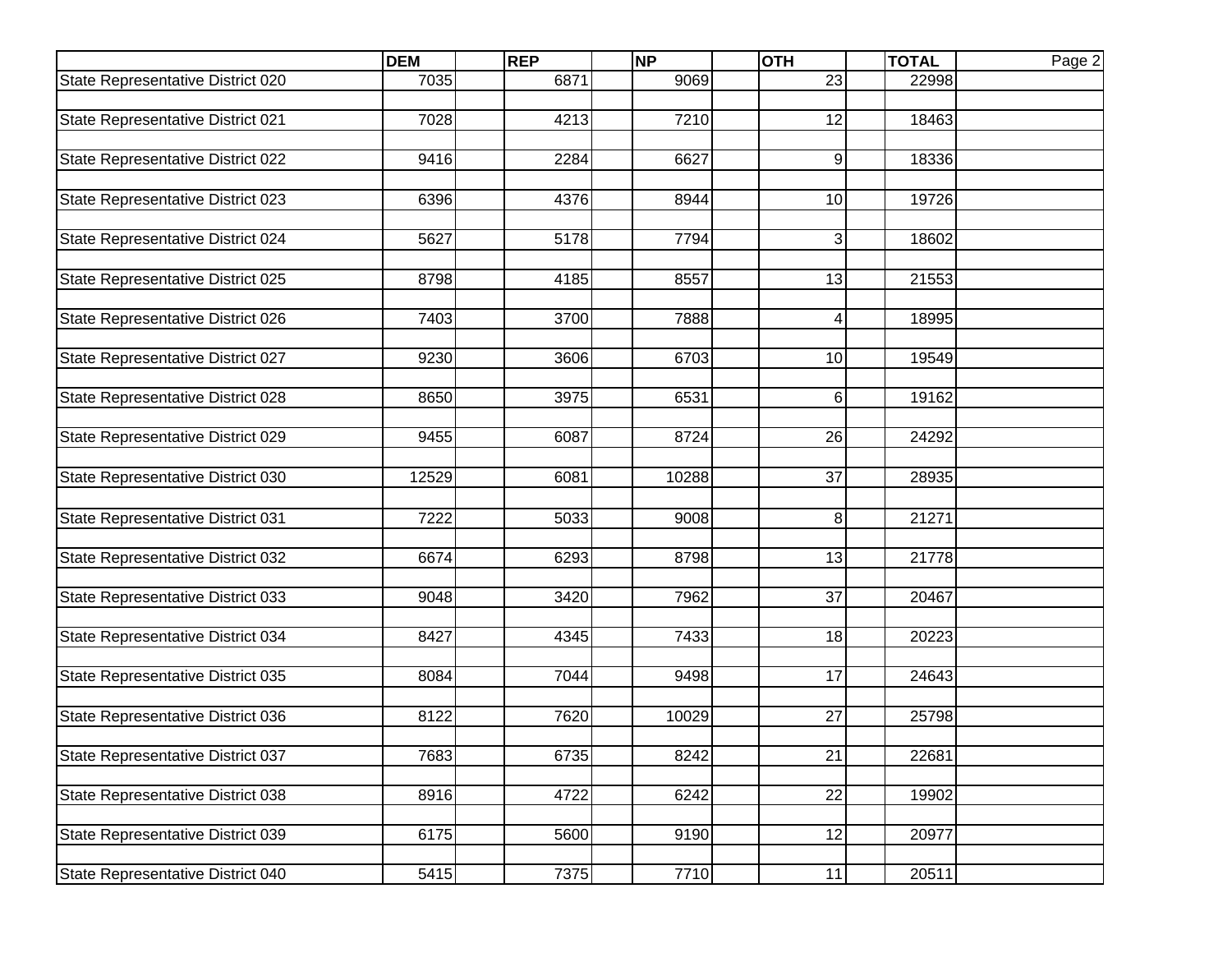|                                   | <b>DEM</b> | <b>REP</b> | <b>NP</b> | <b>OTH</b>     | <b>TOTAL</b> | Page 3 |
|-----------------------------------|------------|------------|-----------|----------------|--------------|--------|
| State Representative District 041 | 8500       | 5585       | 6666      | 10             | 20761        |        |
|                                   |            |            |           |                |              |        |
| State Representative District 042 | 9073       | 6766       | 7512      | 22             | 23373        |        |
|                                   |            |            |           |                |              |        |
| State Representative District 043 | 6498       | 5560       | 7410      | 7              | 19475        |        |
|                                   |            |            |           |                |              |        |
| State Representative District 044 | 5429       | 6682       | 7944      | 9              | 20064        |        |
|                                   |            |            |           |                |              |        |
| State Representative District 045 | 8367       | 5879       | 10962     | 128            | 25336        |        |
|                                   |            |            |           |                |              |        |
| State Representative District 046 | 8759       | 6220       | 8548      | 49             | 23576        |        |
|                                   |            |            |           |                |              |        |
| State Representative District 047 | 9156       | 12498      | 14642     | 24             | 36320        |        |
|                                   |            |            |           |                |              |        |
| State Representative District 048 | 7094       | 4956       | 8162      | 16             | 20228        |        |
|                                   | 7893       | 4832       | 7079      | 15             | 19819        |        |
| State Representative District 049 |            |            |           |                |              |        |
| State Representative District 050 | 5169       | 5885       | 7591      | 5 <sub>l</sub> | 18650        |        |
|                                   |            |            |           |                |              |        |
| State Representative District 051 | 6413       | 4789       | 8740      | 14             | 19956        |        |
|                                   |            |            |           |                |              |        |
| State Representative District 052 | 4696       | 6294       | 7804      | $\overline{4}$ | 18798        |        |
|                                   |            |            |           |                |              |        |
| State Representative District 053 | 4949       | 7911       | 7944      | $\overline{4}$ | 20808        |        |
|                                   |            |            |           |                |              |        |
| State Representative District 054 | 5823       | 6093       | 7074      | 13             | 19003        |        |
|                                   |            |            |           |                |              |        |
| State Representative District 055 | 5329       | 6350       | 6871      | 9              | 18559        |        |
|                                   |            |            |           |                |              |        |
| State Representative District 056 | 6203       | 6360       | 6451      | 8 <sup>1</sup> | 19022        |        |
|                                   |            |            |           |                |              |        |
| State Representative District 057 | 5085       | 8530       | 7747      | 5              | 21367        |        |
|                                   |            |            |           |                |              |        |
| State Representative District 058 | 5437       | 7234       | 7617      | 6              | 20294        |        |
|                                   |            |            |           |                |              |        |
| State Representative District 059 | 7543       | 7211       | 5262      | 13             | 20029        |        |
|                                   |            |            |           |                |              |        |
| State Representative District 060 | 7061       | 7122       | 6167      | 19             | 20369        |        |
|                                   |            |            |           |                |              |        |
| State Representative District 061 | 10533      | 4699       | 4559      | 26             | 19817        |        |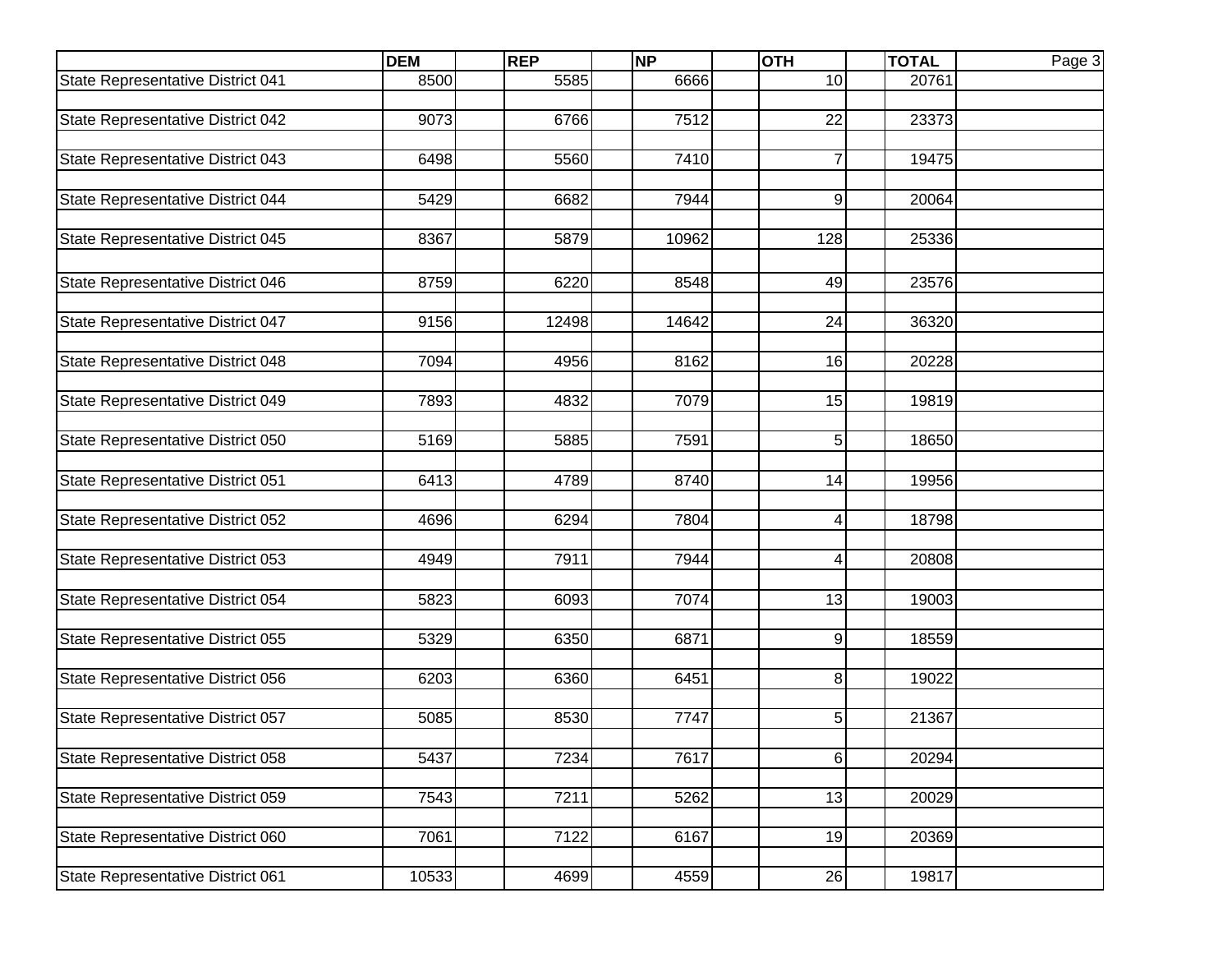|                                   | <b>DEM</b> | <b>REP</b> | <b>NP</b> | <b>OTH</b>     | <b>TOTAL</b> | Page 4 |
|-----------------------------------|------------|------------|-----------|----------------|--------------|--------|
| State Representative District 062 | 8365       | 3013       | 4802      | 18             | 16198        |        |
|                                   |            |            |           |                |              |        |
| State Representative District 063 | 7910       | 8372       | 6547      | 21             | 22850        |        |
|                                   |            |            |           |                |              |        |
| State Representative District 064 | 8999       | 4636       | 5275      | 27             | 18937        |        |
|                                   |            |            |           |                |              |        |
| State Representative District 065 | 8043       | 2689       | 4595      | 31             | 15358        |        |
|                                   |            |            |           |                |              |        |
| State Representative District 066 | 8593       | 1962       | 3853      | 31             | 14439        |        |
|                                   |            |            |           |                |              |        |
| State Representative District 067 | 9464       | 4474       | 6025      | 15             | 19978        |        |
| State Representative District 068 | 8967       | 3507       | 5046      | 14             | 17534        |        |
|                                   |            |            |           |                |              |        |
|                                   |            |            |           |                |              |        |
| State Representative District 069 | 9510       | 11574      | 9829      | 24             | 30937        |        |
|                                   | 8650       |            | 8858      |                |              |        |
| State Representative District 070 |            | 9943       |           | 34             | 27485        |        |
| State Representative District 071 | 6359       | 8283       | 8201      | 5              | 22848        |        |
|                                   |            |            |           |                |              |        |
| State Representative District 072 | 6246       | 6484       | 7128      | 8 <sup>1</sup> | 19866        |        |
|                                   |            |            |           |                |              |        |
| State Representative District 073 | 7583       | 7262       | 8582      | 8 <sup>1</sup> | 23435        |        |
|                                   |            |            |           |                |              |        |
| State Representative District 074 | 8194       | 6926       | 8301      | 21             | 23442        |        |
|                                   |            |            |           |                |              |        |
| State Representative District 075 | 7078       | 6381       | 7862      | 19             | 21340        |        |
|                                   |            |            |           |                |              |        |
| State Representative District 076 | 6508       | 6002       | 8376      | $6 \mid$       | 20892        |        |
|                                   |            |            |           |                |              |        |
| State Representative District 077 | 12054      | 4433       | 10642     | 97             | 27226        |        |
|                                   |            |            |           |                |              |        |
| State Representative District 078 | 14110      | 4166       | 8358      | 56             | 26690        |        |
|                                   |            |            |           |                |              |        |
| State Representative District 079 | 6255       | 5281       | 8827      | 3              | 20366        |        |
|                                   |            |            |           |                |              |        |
| State Representative District 080 | 6343       | 6248       | 7843      | $\overline{3}$ | 20437        |        |
|                                   |            |            |           |                |              |        |
| State Representative District 081 | 7728       | 6042       | 8893      | 12             | 22675        |        |
|                                   |            |            |           |                |              |        |
| State Representative District 082 | 6299       | 8011       | 9798      | 9              | 24117        |        |